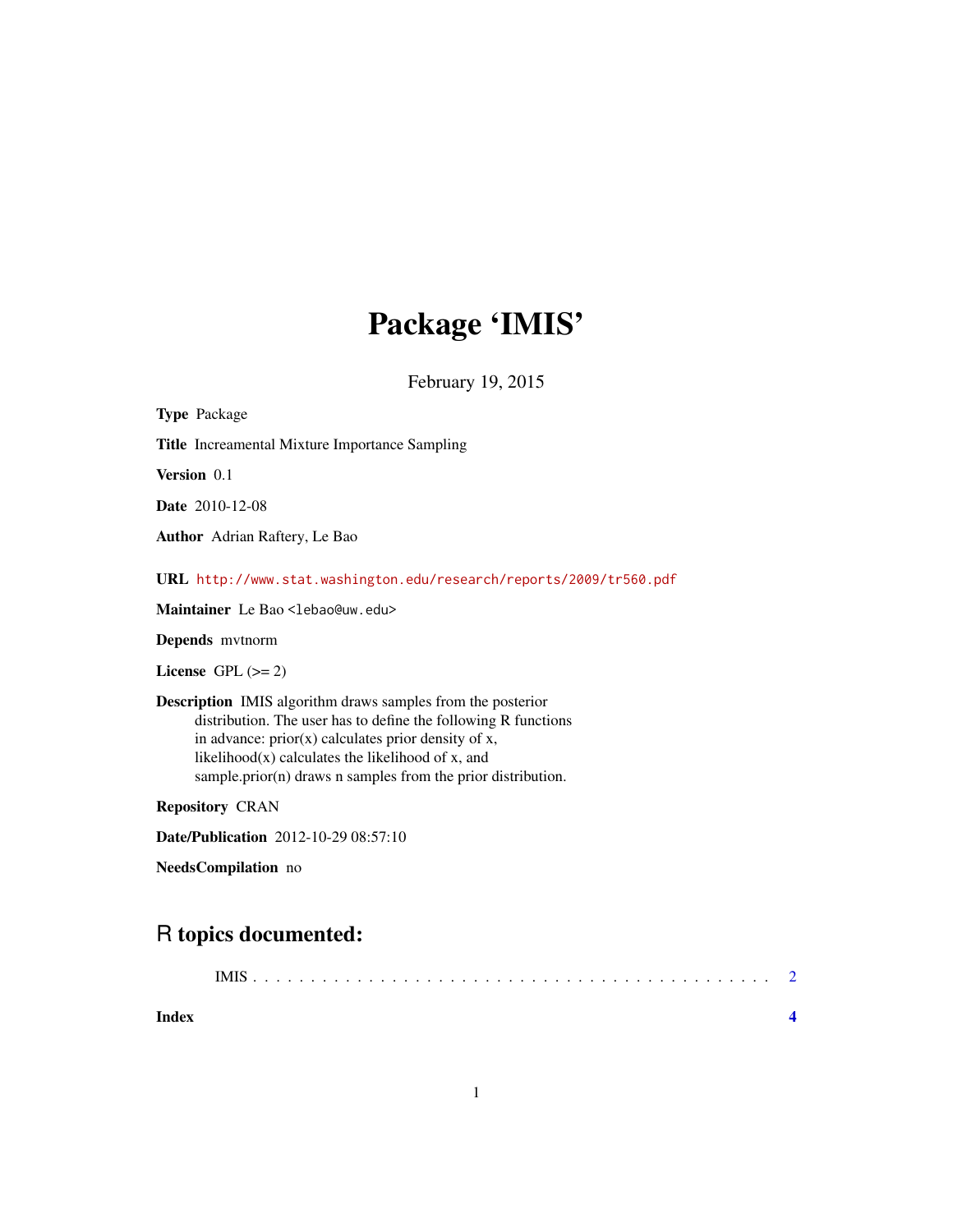#### Description

IMIS algorithm draws samples from the posterior distribution of multivariate variable. The user has to define the following R functions in advance:  $prior(x)$  calculates prior density of x, likelihood(x) calculates the likelihood of x, and sample.prior(n) draws n samples from the prior distribution. For multivariate x, the prior or the likelihood of a vector should be a scalar, and the prior or the likelihood of a matrix should be a vector.

#### Usage

IMIS(B, B.re, number\_k, D)

#### Arguments

| <sup>B</sup> | The incremental sample size at each iteration of IMIS.   |
|--------------|----------------------------------------------------------|
| B.re         | The desired posterior sample size at the resample stage. |
| number k     | The maximum number of iterations in IMIS.                |
| -D           | The number of optimizers which could be 0.               |

#### Value

| resample | The posterior resamples                                                                                                                                                                                                                                                                                                                                                         |
|----------|---------------------------------------------------------------------------------------------------------------------------------------------------------------------------------------------------------------------------------------------------------------------------------------------------------------------------------------------------------------------------------|
| stat     | Diagnostic statistics at each IMIS iteration: Marginal likelihood (1st col), Ex-<br>pected number of unique points among the posterior resamples (2nd col), Max-<br>imum importance weight (3rd col), Effective sample size (4th col), Entropy of<br>importance weights relative to the uniform distribution (5th col), Rescaled vari-<br>ance of importance weights (6th col). |
| center   | The centers of Gaussian components                                                                                                                                                                                                                                                                                                                                              |

#### Author(s)

Adrian Raftery and Le Bao <lebao@uw.edu>

#### References

Raftery A.E. and Bao L. (2010) "Estimating and projecting trends in HIV/AIDS generalized epidemics using incremental mixture importance sampling." Biometrics.

#### <span id="page-1-0"></span>2 **IMIS**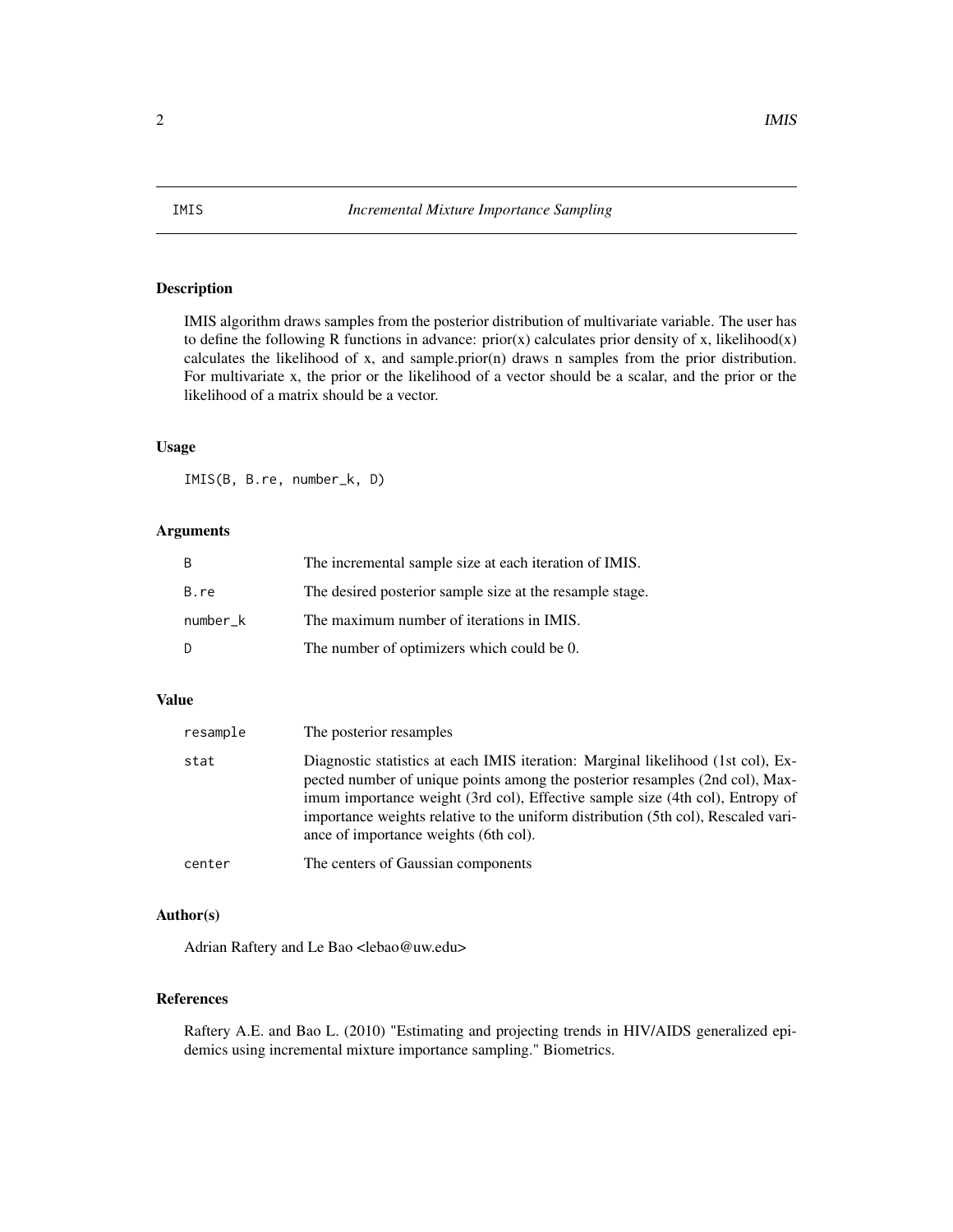#### $IMIS$  3

#### Examples

```
## Example for multivariate case
likelihood <- function(theta) dmvnorm(theta, c(1,1), matrix(c(1,0.6,0.6,1),2,2))
prior <- function(theta) dmvnorm(theta, c(0,0), diag(3,2))
sample.prior \leq function(n) rmvnorm(n, c(\emptyset, \emptyset), diag(3,2))
result = IMIS(500, 3000, 100, 10)
x1 = x2 = seq(-2, 4, by=0.1)z = matrix(NA, length(x1), length(x2))for (i in 1:length(x1))
for (j in 1: length(x2))
z[i,j] = likelihood(c(x1[i], x2[j])) * prior(c(x1[i], x2[j]))contour(x1, x2, z, drawlabels=FALSE, pty="s")
points(result$resample[,1], result$resample[,2], cex=0.1)
## Example for univariate case
likelihood <- function(theta) exp(-1*sin(3*theta)*sin(theta^2) - 0.1*theta^2)
prior <- function(theta) dnorm(theta, 0, 5)
sample.prior \leq function(n) rnorm(n, 0, 5)
result = IMIS(500, 3000, 100, 10)
plot(density(result$resample, adjust=0.3), xlim=c(-5,5), main = "wild function")
x = seq(-5, 5, 0.001)lines(prior(x)*likelihood(x)~x, xlim=c(-5,5), col="red")
```